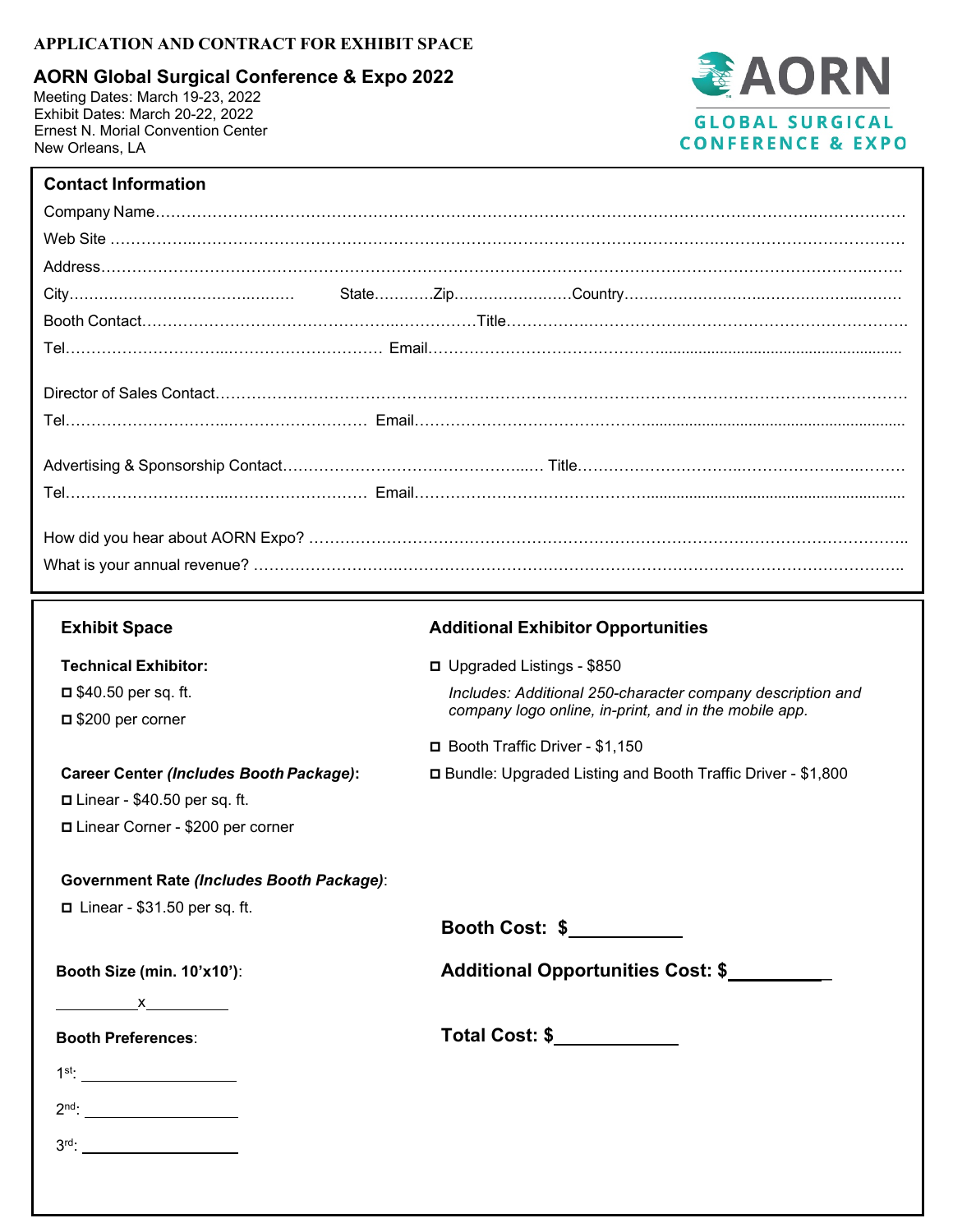## **Payment Information**

## **Deposit and Payment Schedule**

September 23, 2021…50% due for applications submitted prior to September 23, 2021

September 23, 2021 – November 18, 2021…50% due with application

After November 18, 2021…100% due with application

**AORN requires payment in full no later than November 19, 2021. Failure to make payments does not release the contracted or financial obligation of Exhibitor. Please refer to the Terms and Conditions for Cancellation Policy.**

**Submit application to:** Email: [exhibitcontracts@spargoinc.com](mailto:exhibitcontracts@spargoinc.com)

#### **Make checks payable to:**

AORN – Association of periOperative Registered Nurses

#### **Mail check payment to**:

AORN – Association of periOperative Registered Nurses Dept. V13802 • P.O. Box 17180 Denver, CO 80217-0180

### **Overnight Checks to:**

AORN - Association of periOperative Registered Nurses 2170 S. Parker Road, Suite 400 Denver, CO 80231

**You will receive instructions upon invoicing with a log in to your account to pay online via credit card. To pay via phone, please call 800-564-4220.**

By signing or typing my name below, I represent that I am an authorized representative of Exhibitor, have read and understand this Contract, including the payment and cancellation policies and the Terms and Conditions on the second page hereof, and the Rules and Regulations provided by AORN, each incorporated herein by reference, and agree on behalf of Exhibitor to be bound by this Contract. Exhibitor consents to receiving all written and electronic correspondence from AORN, SPARGO, Inc. and official event contractors related tothe AORN Global Surgical Conference & Expo and other future events and opportunities.

This application will become a binding Contract upon AORN's acceptance, which AORN may provide or withhold in its sole discretion.

| <b>Printed Name</b> |  |
|---------------------|--|

### **AORN Global Surgical Conference and Expo 2022 Terms and Conditions**

- **1. APPLICATION AND DEFINITIONS** These Terms and Conditions apply to and are made a part of the AORN Exhibit Space Application and Contract ("Contract") entered into by AORN and the Exhibitor named therein with respect to the AORN Global Surgical Conference and Expo to be held in New Orleans, LA on March 19 - 23, 2022 (Exhibits: March 20-22, 2022 (the "AORN Expo") at the Ernest N. Morial Convention Center (the "Conference Facility"). Show Management reserves the right to reject, modify the payment schedule, require payment of past obligations and accelerate the payment schedule of any Exhibitor or potential exhibitor that has in the past failed to meet itspayment or any other obligation to Show Management in any way or has failed to comply with the Rules and Regulations.
- **2. CANCELLATIONS, SPACE REDUCTIONS AND REFUNDS POLICY** If Exhibitor wishes to cancel this application and agreement, Exhibitor may only do so by sending notice of cancellation in writing (email is permitted) to [aornexhibits@spargoinc.com. C](mailto:aornexhibits@spargoinc.com)ancellation email must be acknowledged and confirmed by SPARGO, Inc., before cancellation is considered final. In such event, Exhibitor shall be liable for 0% of the total cost of the requested exhibit space through September 22, 2021; 50% of the total cost of the requested exhibit space if the cancellation request is received September 23, 2021 through November 18, 2021; 100% of total cost of the requested exhibit space if the cancellation request is received after November 18, 2021. The date of cancellation shall be the date the notice is received by the AORN Show Management at the address above. Cancellation or failure to make payment by the payment dates set forth in this Contract does not release Exhibitor from its financial or contractual obligations. Exhibitor agrees to pay 1.5% interest per month on the outstanding balance andall fees, costs and expenses, including reasonable attorneys' fees, incurred in attempting to collect or in actually collecting the monies due from Exhibitor whether by lawsuit or any other means. If Exhibitor is making payment with funds credited to Exhibitor by AORN from its 2020 or 2021 AORN Expo, these funds must be used for the 2022 AORN Expo, are non-refundable regardless of the date of any cancellation by Exhibitor, and will not be credited forward in the event of any cancellation of the 2022 AORN Expo due to a force majeure event.
- **3. COMPLIANCE WITH LAW/RULES/INTERPRETATION** Exhibitor will comply with all applicable laws, rules, regulations, codes, and licensing requirements of governmental authorities, all rules, regulations, and codes of the local Police and Fire Departments at the location of the AORN Expo, all applicable fire, utility and building codes, these Terms and Conditions, and all Rules and Regulations, policies and criteria of AORN or the Conference Facility, which are applicable to Exhibitor or its activities. AORN shall have full power in the interpretationand enforcement of all Terms, Conditions, Rules and Regulations governing Exhibitors and shall have the authority to make such further rules and regulations, orally or in writing, as AORN considers necessary for the proper conduct of the AORN Expo, and any such decisions shall be binding on Exhibitor.
- **4. ELIGIBILITY REQUIREMENTS** All products and services to be exhibited must be: Related to use in the operating room suites and/or pre/post-surgical area; ambulatory surgery settings and surgical clinics; or otherwise related to the practice of perioperative nursing as determined by AORN. See Rules and Regulations for a detailed description of eligible exhibitors.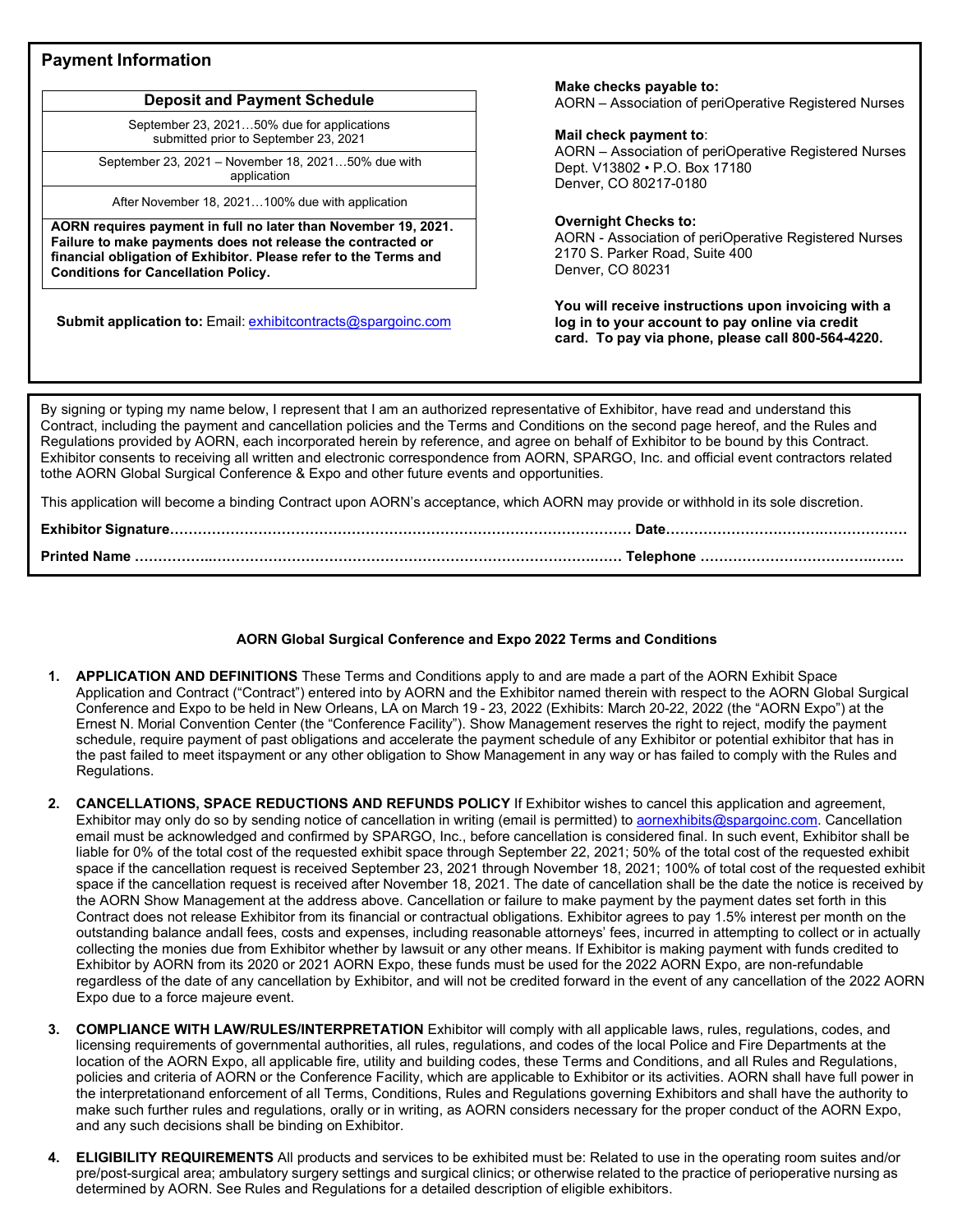- **5. EXHIBITOR SERVICE MANUAL** The Exhibitor Service Manual will be made available to Exhibitors in December 2021 and will include information regarding the AORN Expo including additional Rules and Regulations governing exhibits. The Exhibitor Service Manual and Rules and Regulations will also be available [online. E](https://events.jspargo.com/aorn22/Public/enter.aspx)xhibitor acknowledges that the Rules and Regulations are subject to change and agrees to periodically check the online posting to ensure that Exhibitor complies with the current Rules and Regulations.
- **6. NO ENDORSEMENT** The rights granted to Exhibitor herein do not constitute and may not be used to imply the endorsement of Exhibitor's products or services by AORN.
- **7. USE OF SPACE, SUBLETTING OF SPACE** No exhibitor shall assign, sublet, or share the space allotted with another business or company unless approval has been obtained in writing from AORN/AORN Exhibits Management. Exhibitors are not permitted to feature names or advertisements of non-exhibiting manufacturers, distributors or agents in the exhibitor's display, parent or subsidiary companies excepted. No company or organization not assigned exhibit space will be permitted to solicit business within the Exhibit Areas.
- **8. POSTPONEMENT OR CANCELLATION OF THE AORN EXPO** If the AORN Expo is postponed or rescheduled in whole or in partby AORN, for any or no reason, including but not limited to force majeure, the obligations of the parties to perform hereunder shall be delayed to take into account such postponement or rescheduling. In the event that the AORN Expo is cancelled in its entirety, for any reasonother than force majeure, as Exhibitor's exclusive remedy, AORN will endeavor to refund all or a portion of exhibit fees paid by Exhibitor, after taking into consideration funds expended that are not recoverable by AORN. Refunds shall not be provided if postponement or cancellation is due to force majeure. Cancellation or substitution of a particular session or program at the AORN Expo will not be deemed a cancellation hereunder.
- **9. DISCLAIMER** While AORN desires that the AORN Expo be successful for Exhibitor, AORN specifically disclaims any warranty with respect to success or results for Exhibitor.
- **10. LIMITATION OF LIABILITY** Exhibitor agrees to make no claim for any reason whatsoever against AORN, its employees, agents, or representatives for loss, theft, damage, or destruction of goods; nor for any injury, including death, to himself, employees, agents or representatives; nor for any damage of any nature, including damage to its business for failure to provide exhibit space; nor for failure to holdthe AORN Expo as scheduled; nor for any action or omission of AORN. Exhibitor is solely responsible for its own exhibition material and products, and should insure exhibit and products from loss or damage from any cause whatsoever. AORN shall bear no responsibility for thesafety of Exhibitor, its personnel, employees, agents or representatives or personal property. EXHIBITOR AGREES THAT IN NO EVENT SHALL AORN'S LIABILITY HEREUNDER EXCEED THE AMOUNT OF THE EXHIBIT FEE ACTUALLY PAID BY EXHIBITOR. IN NO EVENT SHALL AORN BE LIABLE FOR ANY LOSS OF INCOME, PROFIT, OR INCIDENTAL OR CONSEQUENTIAL DAMAGES OF ANY NATURE.
- **11. RELEASE AND INDEMNIFICATION** Exhibitor releases, waives and discharges any claim, demand or cause of action that Exhibitor, its officers, directors, employees, agents or guests ("Releasors") may have against AORN, its directors, officers, employees, agents, exposition management company, general service contractors, members or volunteers or the Conference Facility, its directors, officers, employees, agents or general service contractors ("Releasees") for any liability, loss, damage, expense, claim or cause of action ofany kind arising out of Releasors' participation in or exhibition at the AORN Expo, or the actions or activities of Releasors or any third parties involved in the AORN Expo (including other exhibitors), whether caused by the negligence of Releasees or otherwise. Exhibitor agrees to indemnify, defend and hold Releasees harmless from any loss, damage, expense, claim, or cause of action of any kind (includingreasonable attorneys' fees and costs), arising out of (i) Exhibitor's products, services, Promotional Materials, (ii) the display or publication ofany Exhibitor information (including Exhibitor's Marks or Promotional Materials) in connection with the AORN Global Surgical Conference and Expo, in AORN publications (electronic or print), on AORN's Web Site, or elsewhere, (iii) Exhibitor's performance or failure to perform under this Contract or breach of any warranty, representation or covenant made by Exhibitor in this Contract, or (iv) Exhibitor's participationin and operation of exhibit space at, the AORN Global Surgical Conference and Expo. This indemnification obligation shall survive the termination of this Contract.
- **12. VIOLATIONS** If Exhibitor violates any of the terms of the Contract, including but not limited to these Terms and Conditions or the Rules and Regulations, AORN may take such actions as it deems appropriate in its sole discretion, including but not limited to terminating the Contract, removing the exhibit, requiring forfeiture of all or a portion of accrued priority points or forfeiture of all rights to exhibit at future events listed by AORN, and exercising any remedies it may have hereunder or under applicable law. If Exhibitor has defaulted under the Contract, AORN will not be liable for refunds of any Exhibit Fees paid by Exhibitor, even if AORN leases any forfeited space to another Exhibitor.
- **13. EXHIBITOR INSURANCE** Exhibitor shall, at its sole cost and expense, procure and maintain through the term of this contract, comprehensive general liability insurance against claims for bodily injury or death and property damage occurring in or upon or resulting from the premises leased. Such insurance shall include contractual liability and product liability coverage, with combined single limits of liability of not less than minimum \$1,000,000 per occurrence/\$2,000,000 aggregate coverage. Such insurance shall name the AORN, SPARGO, Inc., the Ernest N. Morial Convention Center, Freeman as additional insured. During the term hereof, Exhibitor shall maintain Workers' Compensation and Occupational Disease insurance in full compliance with all federal and state laws, covering all of exhibitor's employees engaged in the performance of any work for exhibitor. All property of Exhibitor is understood to remain under its custody and control in transit to and from the confines of the hall. Proof of such insurance, including a Certificate of Insurance, shall be provided to Show Management (SPARGO, Inc.) or its agent or representative as soon as practical but in no event more than three (3) calendar days after request, time being of the essence. Failure to remit such proof shall be a material breach of this agreement.
- **14. RESERVATION OF PUBLICITY/MEDIA RIGHTS AND APPROVAL OF EXHIBITOR MARKETING** AORN retains all rights of publicity in connection with the AORN Expo. Exhibitor shall not originate any communication or promotional item whatsoever that references AORN or the AORN Expo without AORN's prior written consent. Exhibitor grants AORN and its licensees the right to use the name of Exhibitor and Exhibitor's Marks and Promotional Materials for purposes of publicizing the AORN Expo. Exhibitor, on its